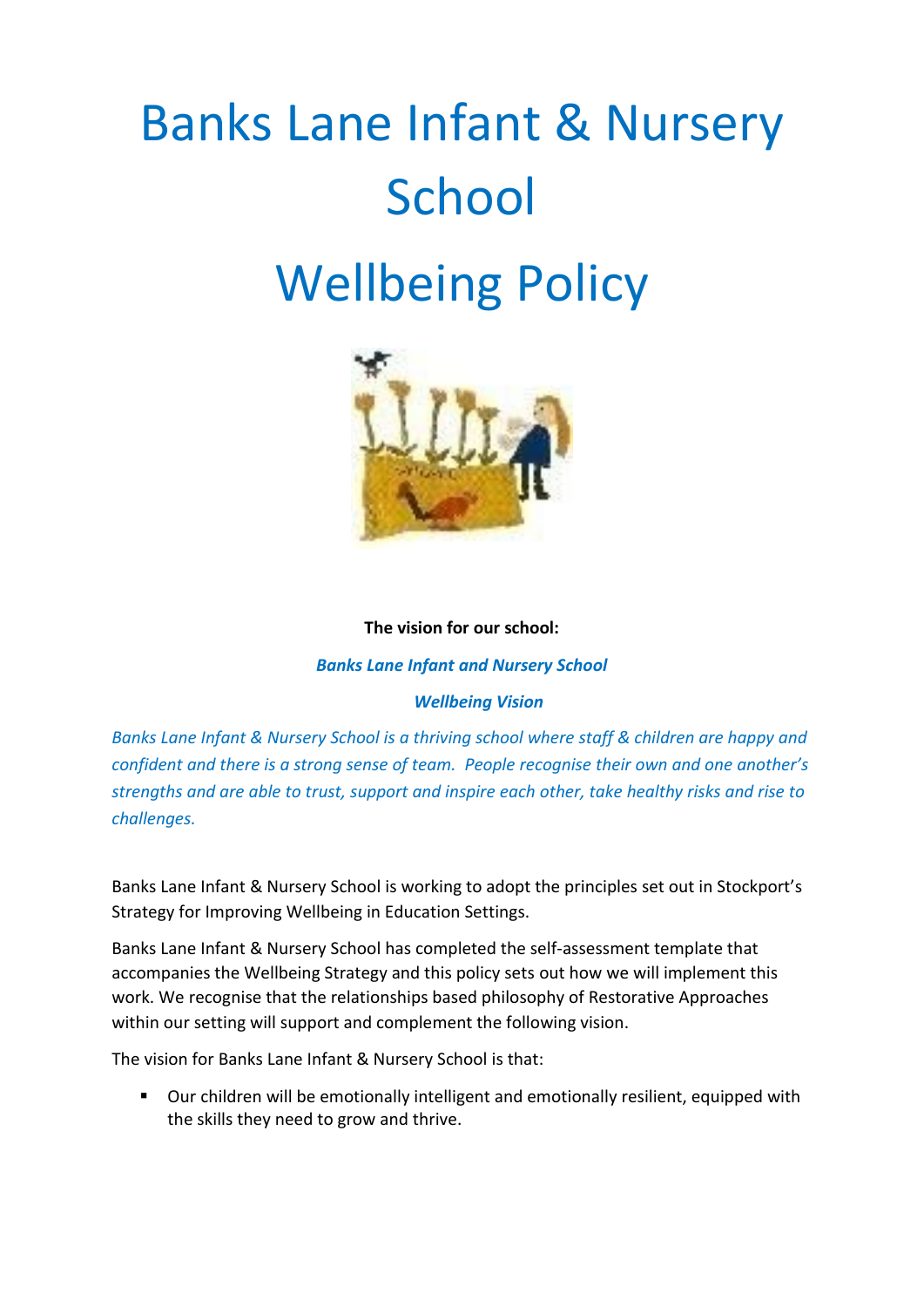- Our children will know when and where to go for support when faced with challenges and will be able to access that support when it is needed.
- Our children will be supported to lead happy, healthy and fulfilling lives.
- Our parents and carers will be supported in developing the skills and knowledge to understand and respond to the difficulties children face and we will ensure that information, advice and support is readily available to them.
- Our staff team will be supported to protect and improve their own emotional wellbeing and will be equipped to identify and respond to low levels of emotional wellbeing in young people, parents and carers and fellow staff members.

## **1. Definition of Wellbeing:**

Emotional wellbeing is not simply the absence of mental illness but is a broader indicator of social, emotional and physical wellness. It reflects the interconnection of mind and body physical health and mental health - and is concerned with the functioning of the whole person and the extent to which basic fundamental needs are met. It is influenced by the wider contexts within which a child or adult lives and the interaction between the individual, family, school / work and community.

NICE sets out the following definition in its guidance on Social and Emotional Wellbeing for Children and Young People:

Wellbeing means:

- *Being happy and confident and not anxious or depressed*
- *Having the ability to problem-solve, manage emotions, experience empathy, being resilient and attentive*
- **Having good relationships with others and not having behavioural problems that is,** *not being disruptive, violent or a bully.*

Wellbeing also includes:

- *Having a sense of meaning or purpose*
- *Being successful / having a sense of achievement*
- *Having a sense of control*
- *Giving and receiving attention and being validated*

## **2. What this policy demonstrates:**

This policy sets out how Banks Lane Infant & Nursery School will enable pupils, staff and parents to 'thrive' by:

- Enabling people to become emotionally healthy, confident and resilient
- **Reducing risk taking behaviour and minimising harm**
- Giving people the knowledge and skills to seek out support
- **Offering a structured PSHE programme**

This policy sets out how Banks Lane Infant & Nursery School will support pupils, staff and parents to 'cope' by:

**•** Offering a range of self-help materials and signposting to services, as needed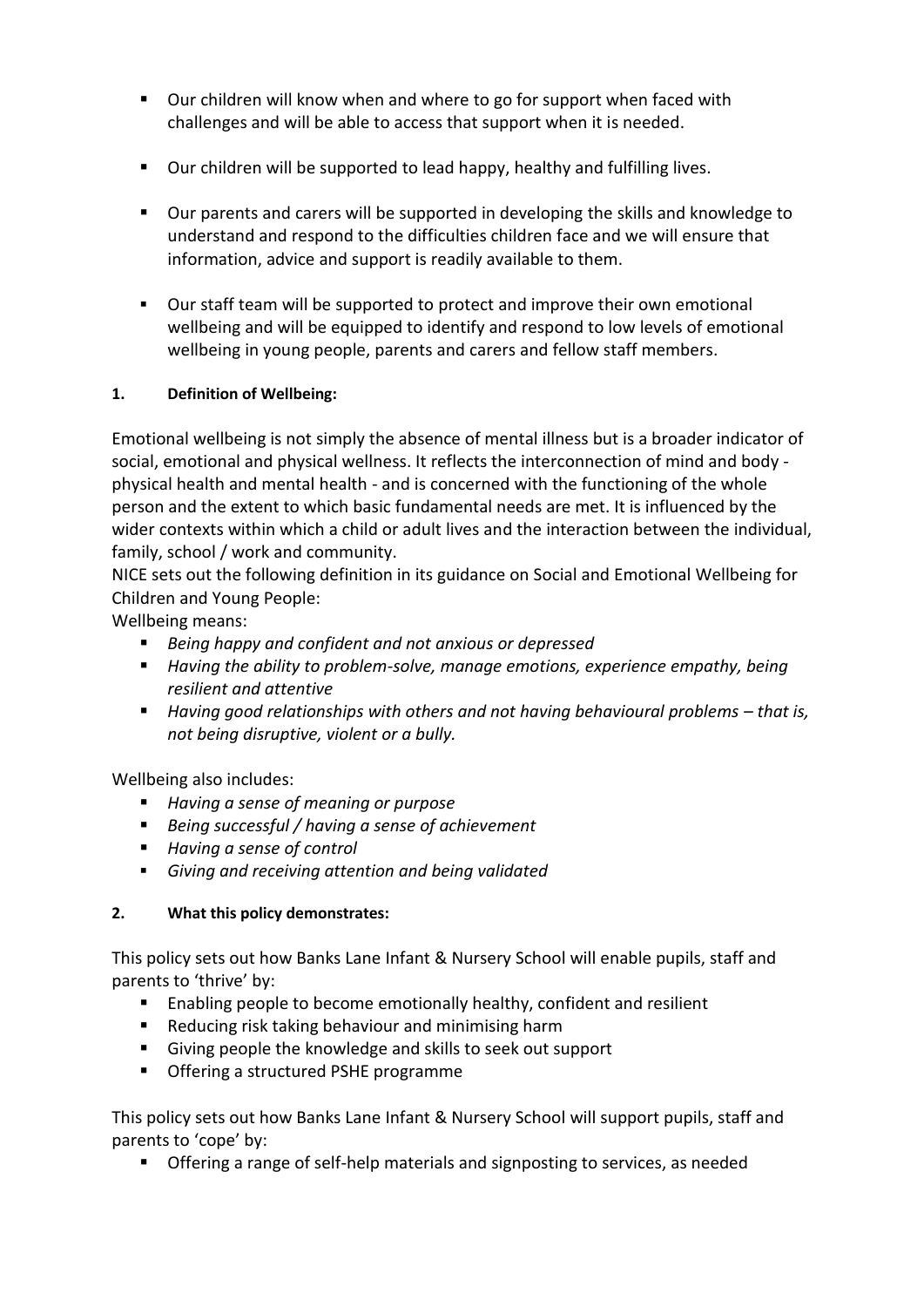- **Promoting a safe, nurturing environment and positive behaviours**
- **•** Offering one-off / short term support from pastoral staff
- Utilising training and programmes offered in Stockport, e.g. Living Life to the Full, the Emotional Wellbeing Toolkit, Seasons for Growth/ Bereavement Programmes.

This policy sets out how Banks Lane Infant & Nursery School will support pupils, staff and parents to 'get help' by:

- **Providing access to in-setting support, such as school nursing and in-house** interventions informed by the well – being assessment
- Referring pupils to Primary Jigsaw as needed
- **UPE 10** Via the school nurse or school wellbeing lead, referring pupils to Healthy Young Minds as needed
- Signposting staff and parents to services as appropriate + referring staff to counselling / therapy services as appropriate

This policy sets out how Banks Lane Infant & Nursery School will support pupils to 'get more help' and / or 'get risk support' by:

- Supporting pupils to access specialist services as required
- Supporting pupils to reintegrate into their setting's population after times of illness / attendance at alternative educational provision
- Having clear referral pathways with specialist services
- Having clear safeguarding and recording procedures in place and having effective systems for liaising with Healthy Young Minds, School Nursing, other specialist services, pupils and parents.

## **3. Banks Lane Infant & Nursery School is a school where pupils, parents / carers and staff are able to thrive**

## **Whole School Community**

- The school's Senior Leadership Team provide clear leadership around emotional wellbeing.
- There is a recognition that 'working with' each other, challenging and supporting each other in equal measure over time is the best way to thrive.
- Support for wellbeing is an on-going priority with explicit activities to develop wellbeing for all on the School Improvement Plan (Calm Garden, Health Month, Yoga, Mindfulness, Mindful Lunchtime, Nurture Groups, Class Circle Time).
- **The school has a designated team for emotional wellbeing (Mrs Walker, Mrs** Wilkinson, Mrs Newson & Mrs Murphy) and a named governor for wellbeing (Mrs Chadbourne). However, promotion of wellbeing remains the responsibility of all staff.
- All staff are aware of this policy and how it links with other related policies, including Safeguarding, Anti-Bullying, Behaviour, Relationships, SEN, self Esteem, Respect and self-harm.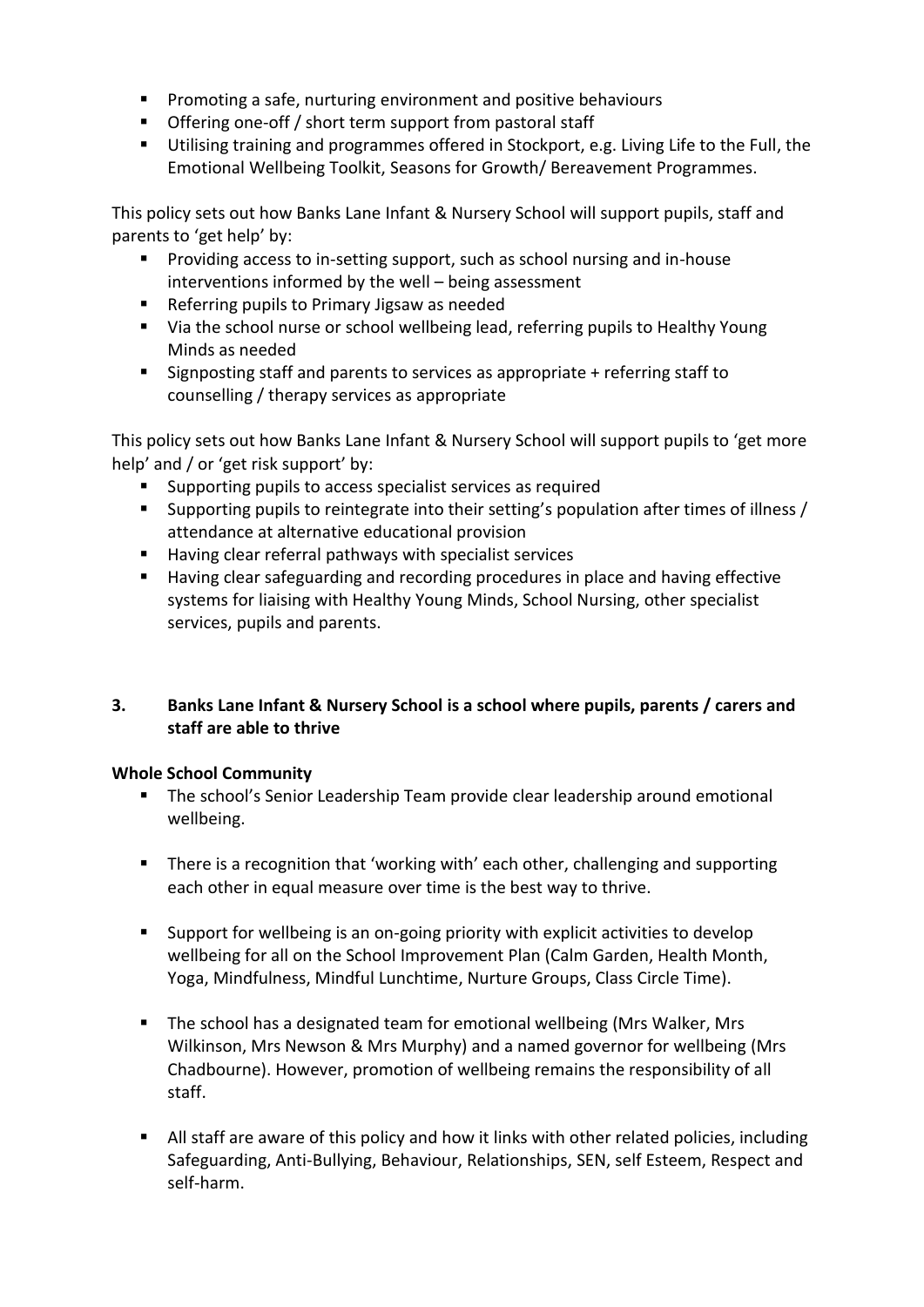- School pupils, parents, carers and staff are aware of the named lead (C Walker) and named governor (L Chadbourne) and know how to contact them.
- Banks Lane Infant & Nursery School fosters an ethos that promotes mutual respect, learning and successful relationships among young people, parents and carers and staff. This is measured through annual surveys and pupil voice exercises, well-being assessments and the results are shared with parents and staff. Our school uses validated survey questions for this process.
- Banks Lane Infant & Nursery School uses the information from these surveys, from other school data and from information gained from Stockport's wellbeing services (e.g. Checkpoint, PSHE network etc.) to develop a school environment that promotes wellbeing and resilience and minimises harmful or risk taking behaviour.

#### **Pupils**

- Banks Lane Infant & Nursery School provides a broad and balanced curriculum, which includes teaching social and emotional skills such as problem solving, coping, conflict resolution, managing feelings and relationships and developing resilience both on and offline.
- Banks Lane Infant & Nursery School has a listening culture which promotes supportive relationships by way of explicit activities such as regular circles, check-in etc.
- Banks Lane Infant & Nursery School uses Restorative Approaches and has a structured PSHE programme, which follows Stockport's Spiral Curriculum and meets the needs of all pupils.
- Banks Lane Infant & Nursery School has information on its website and on a school noticeboard about wellbeing – what it is and offers simple tools to support wellbeing. Pupils are aware of the Five Ways to Wellbeing.

## **Parents and Carers**

- Banks Lane Infant & Nursery School has information on its website and provides regular updates to parents in newsletters etc. on wellbeing. Parents are made aware of the Five Ways to Wellbeing and how this is explained to pupils.
- There is a variety of ways to include parents so that inclusion in school life is accessible to all.
- Our parents and carers know who they can contact in school if they have any concerns and know that their concerns will be acted upon.
- Parents are made aware of the Stockport Local Offer, so they can easily find out details of the support available in the borough for children and young people with additional needs.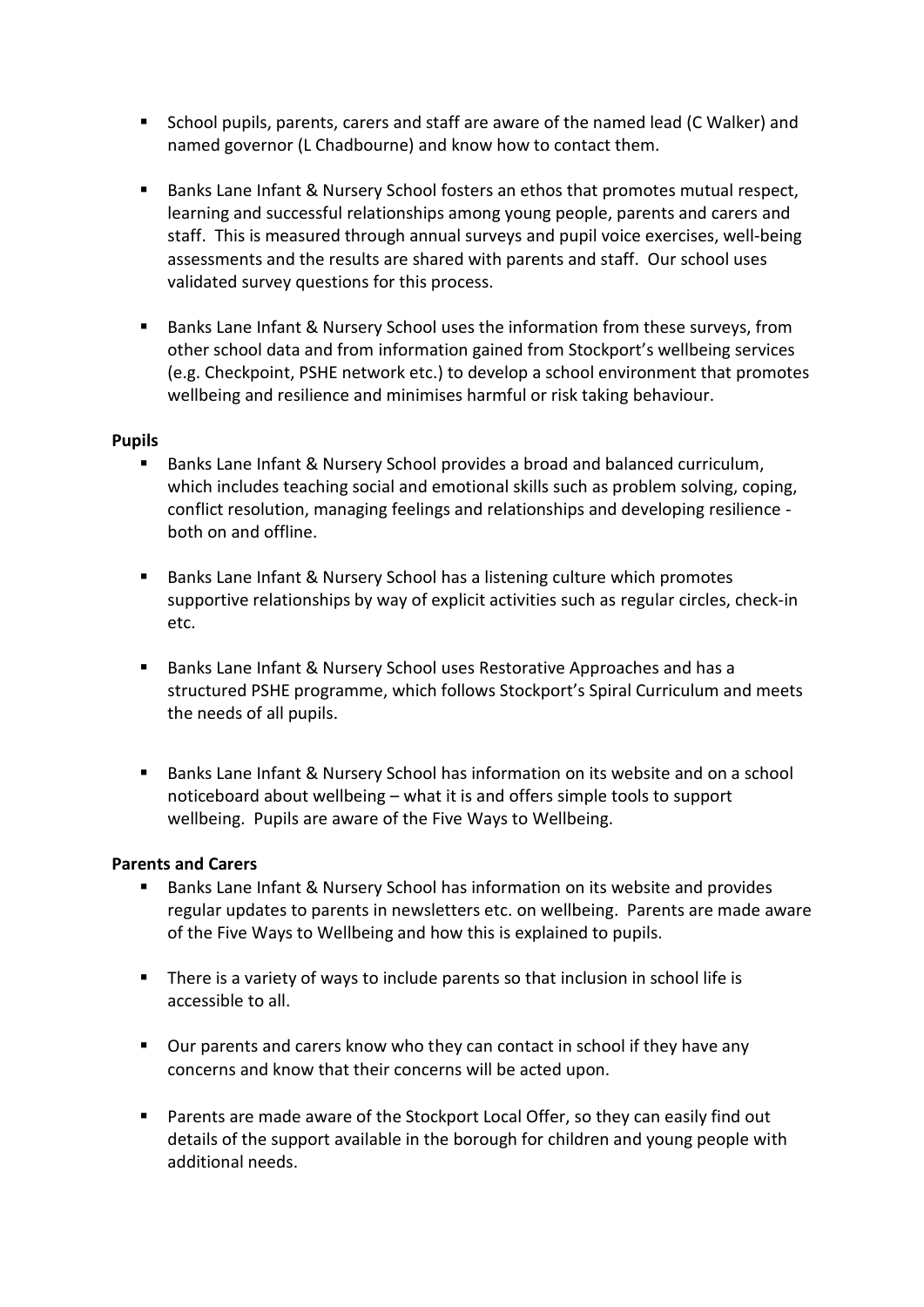#### **Staff**

- Banks Lane Infant & Nursery School has regular staff meetings that discuss wellbeing and has a clear procedure for communicating information to its whole staff team.
- Staff are given time to reflect on their role and are given opportunities to voice opinions and feel listened to in a supportive and restorative way.
- Staff are encouraged to, and given the opportunity to, complete online wellbeing training on the MindEd website.
- The school's designated wellbeing lead has regular opportunities to relay information on wellbeing work across the borough to the whole staff team.
- Staff wellbeing is a high priority in our school. All staff have access to the Stockport Staff Wellbeing booklet; the Five Ways to Wellbeing are promoted throughout the school and there is a staff noticeboard to highlight wellbeing services and opportunities.
- Our school Senior Leadership Team lead by example in demonstrating a good work/life balance and encourage our staff to do the same.

## **4. Banks Lane Infant & Nursery School is a school where pupils, parents / carers and staff are able to 'cope' through having easy access to short-term / one-off support where needed**

#### **Pupils**

- Banks Lane Infant & Nursery School knows its school community and regularly monitors the number and progress of pupils who are part of a vulnerable group. This monitoring takes place through safeguarding & welfare updates & pupil progress reviews and is discussed regularly by the Senior Leadership Team, Pastoral/wellbeing team. Regular support staff meetings address support needs and interventions for pupils.
- Banks Lane Infant & Nursery School uses restorative approaches, circle time and nurture groups as a way of supporting both the whole school community and pupils who have been identified as vulnerable. The school also uses restorative approaches in staff meetings and as a way of providing peer support to staff members.
- Banks Lane Infant & Nursery School has received training on using the Emotional Tracking tool, the Emotional Wellbeing Toolkit, Living Life to the Full & dealing with Bereavement, uses these resources regularly and monitors their effectiveness.
- The wellbeing team are able to carry out brief interventions and offer appropriate pastoral support.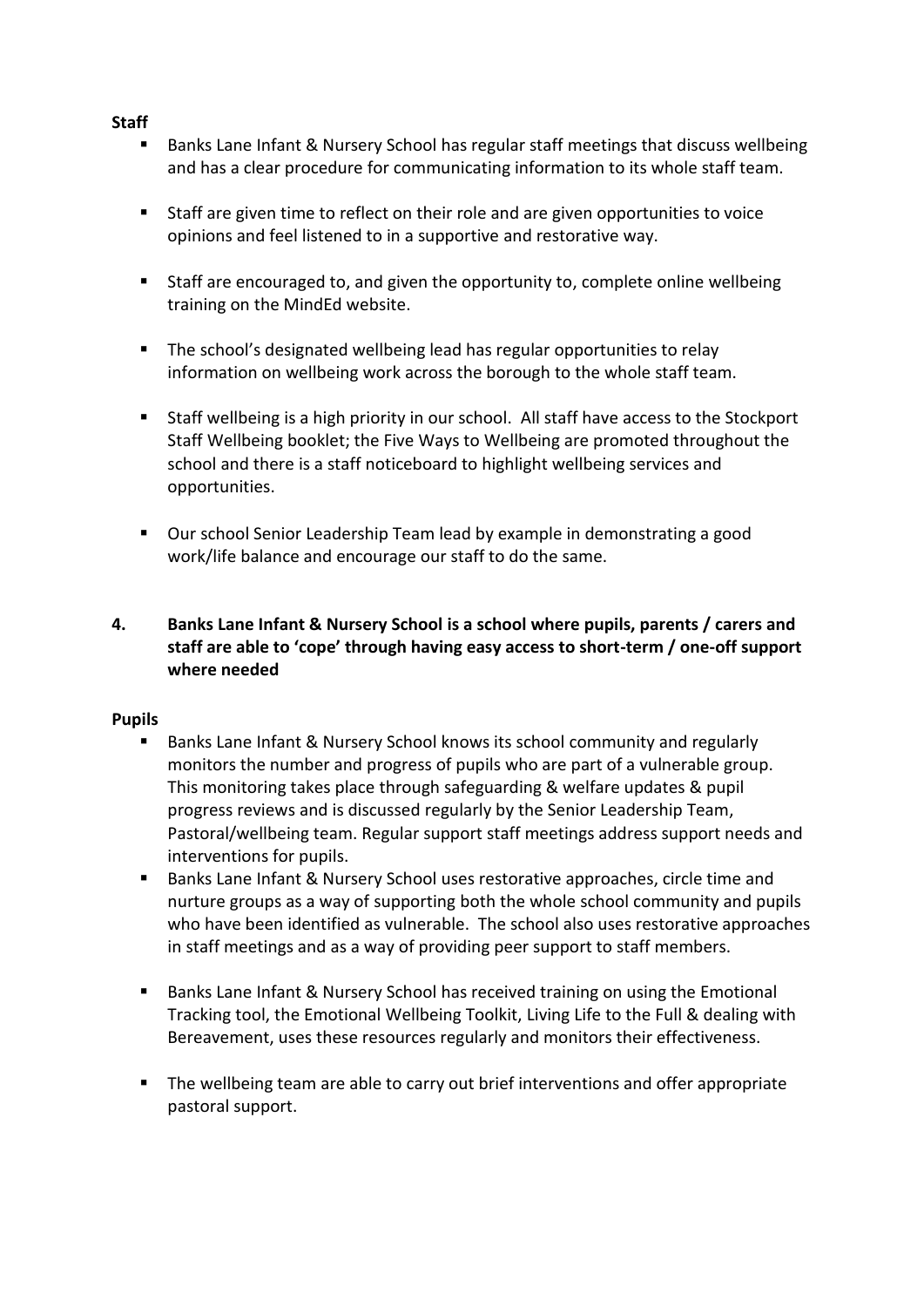#### **Staff**

- The school provides staff with opportunities to improve their wellbeing such as providing opportunities for physical activity, relaxation skills, team support, check ins and work-life balance opportunities.
- The school is mindful of the timings and frequency of staff meetings, in order to promote both effective working and a healthy work-life balance.
- Staff are made aware of the Stockport Staff Counselling Service and know how to access it if required. Staff are also made aware of the wellbeing / support services in the borough and how to access them.
- **5. Banks Lane Infant & Nursery School is a school where pupils and staff are able to 'get help' through having access to in-house support and being referred on to other services as appropriate.**

#### **Pupils**

- Our school makes appropriate use of the services available to us through statutory and buy-back procedures. There are clear processes for making referrals to Behaviour Support, Primary Jigsaw, Me2, Mosaic and the School Nursing Service and all staff are supported in this by the Pastoral Manager.
- Where there is more than one need identified for a child / family, the school will consider carrying out an Early Help Assessment / contacting the MASSH for support. The school will use the Team Around the School and its School Age Plus worker for support.
- Our school regularly considers the needs of its pupils in particular those in vulnerable groups such as Looked After children, young carers and those who have been through adverse childhood experiences.
- Our school monitors the use of services in school (such as school nursing) and measures the impact of these interventions.

#### **Staff**

- Our staff are supported by the Senior Leadership Team who, in turn, are supported by the Governing Body, to access help and support when needed.
- Staff are given access to support when needed both in school and through accessing outside services.
- **6. Banks Lane Infant & Nursery School is a school where pupils are able to 'get more help and risk support' where needed**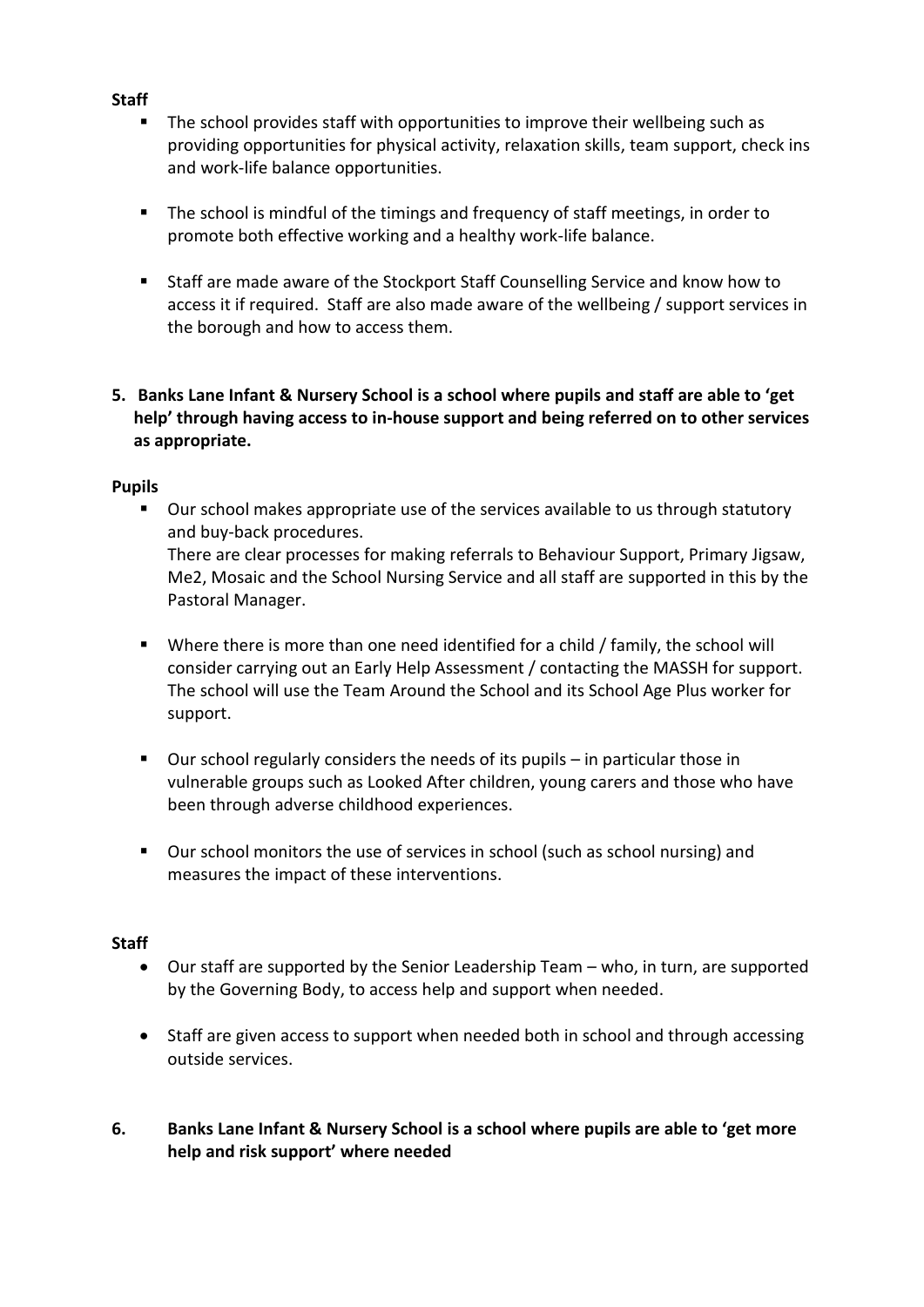Whilst Banks Lane Infant & Nursery School will always try to help pupils within the school setting, in some circumstances, pupils will need additional, specialist support from outside agencies. Banks Lane Infant & Nursery School has clear referral procedures and pathways in place and has effective links with the Psychology, School Nursing, Jigsaw and Healthy

The named school nurse is Zoe Makin The named psychologist is Jenny Knass The named Primary Jigsaw worker is Gareth Edwards

- Banks Lane Infant & Nursery School will complete Early Help Assessments as required and will work in partnership with other agencies, e.g. in Team Around the Child meetings.
- Our school has rigorous safeguarding procedures that align with all guidance produced by Stockport's Safeguarding Children Board. Notes of Concern are completed by staff and are regularly reviewed by the DSL & Pastoral Manager.
- Where pupils are hospitalised / temporarily out of school due to a mental health related concern, the school will refer to the Home and Hospital Teaching Service in partnership and under the instruction of the child's consultant psychiatrist/psychologist responsible for their treatment plan. This is a time limited intervention for those who will be absent from school for more than 15 school days

## **7. Monitoring and Reviewing**

Young Minds services.

The head teacher is responsible for reporting to the governing body on how this policy is being implemented. The governors are in turn responsible for monitoring the effectiveness of the policy via the termly report and by in-school monitoring such as learning walks and focus groups with pupils.

The policy is reviewed bi-annually.

**Date of last review: March 2020 Next review: March 2022 Head Teacher's signature: Chair of Governors' signature:**

> It is important that you communicate this policy clearly to the whole school. Make it available to view on the school's website and ensure hard copies are readily available.